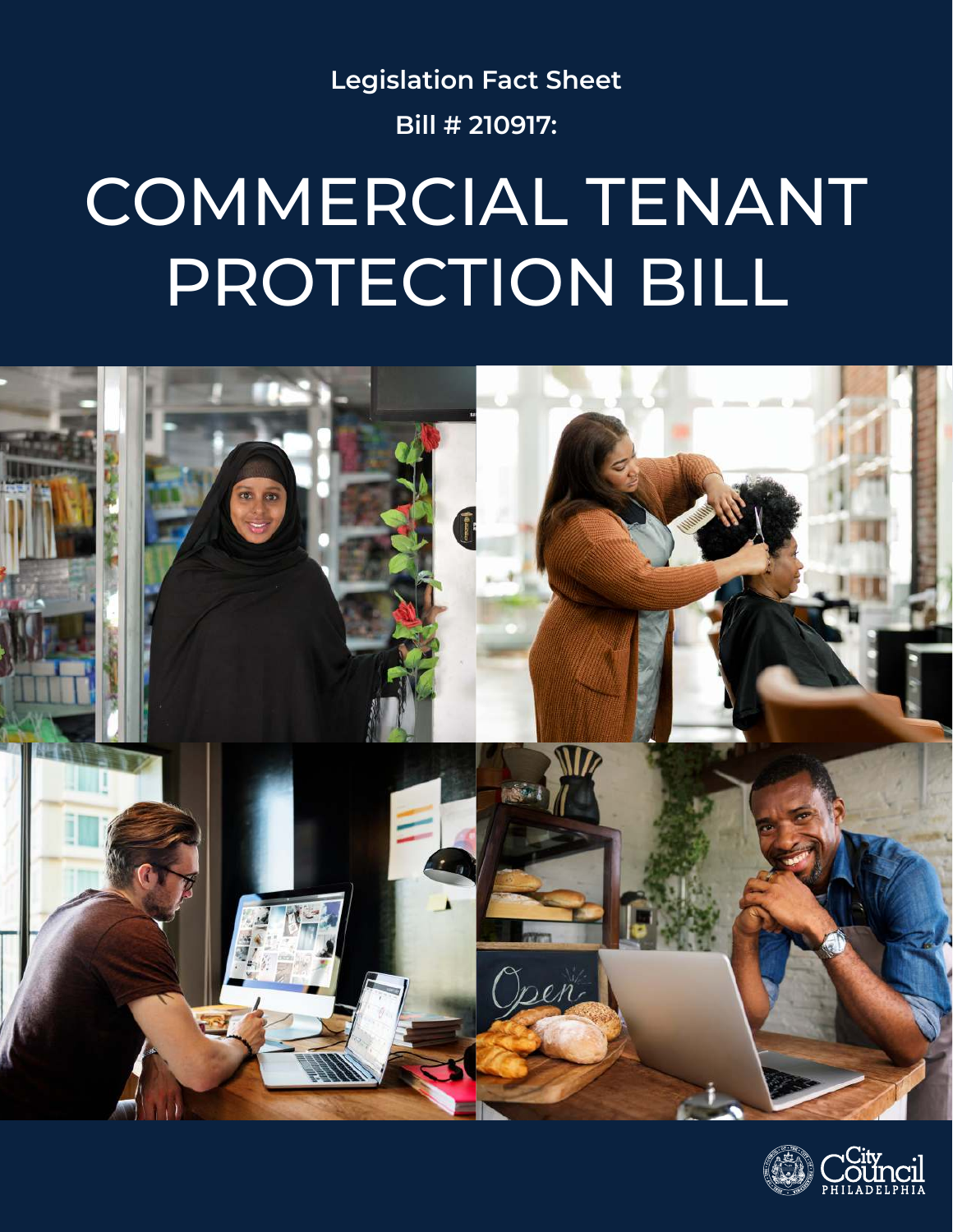## **What Problem is this Legislation Trying to Address?**

Over the past few years, we have repeatedly witnessed small business owners entering into leases without an understanding of the zoning of the property and whether their business requires the approval of the Zoning Board in order to open.

For example, an aspiring baker leased a building with a history of commercial use only to discover after outfitting the property and paying rent for months that they needed Zoning Board approval before they could welcome customers. Their landlord, who did not live in Philadelphia, did not advise them to check the zoning of the property before signing the lease. Another tenant signed a lease based on their intention to use the backyard of a property for a business. However, they later learned that an overlay prevented this use. They then had to spend unanticipated time and money to obtain approval from the Zoning Board in order to open. The business closed less than a year later.

These are only two of the numerous stories of devastating financial loss experienced by entrepreneurs throughout the City. Currently, there is no requirement for property owners to disclose vital zoning information to prospective tenants. This regularly causes small business owners to enter into leases without fully understanding the zoning of the property and whether their business requires the approval of the Zoning Board to commence operations. As a result, these business owners must undergo a months-long zoning approval process, paying rent and zoning appeal costs while forgoing revenue they would have received had their business been able to open. Many have already spent tens of thousands of dollars in improvements, outfitting, and other expenses as well. Not only does this lack of transparency stifle entrepreneurship and small business growth, but we have observed in the 9th Council District that it has disproportionately affected entrepreneurs of color and women-owned businesses.

This legislation aims to bolster the likelihood of success for our small businesses by improving transparency in the commercial leasing process when it comes to the zoning and use of a property.

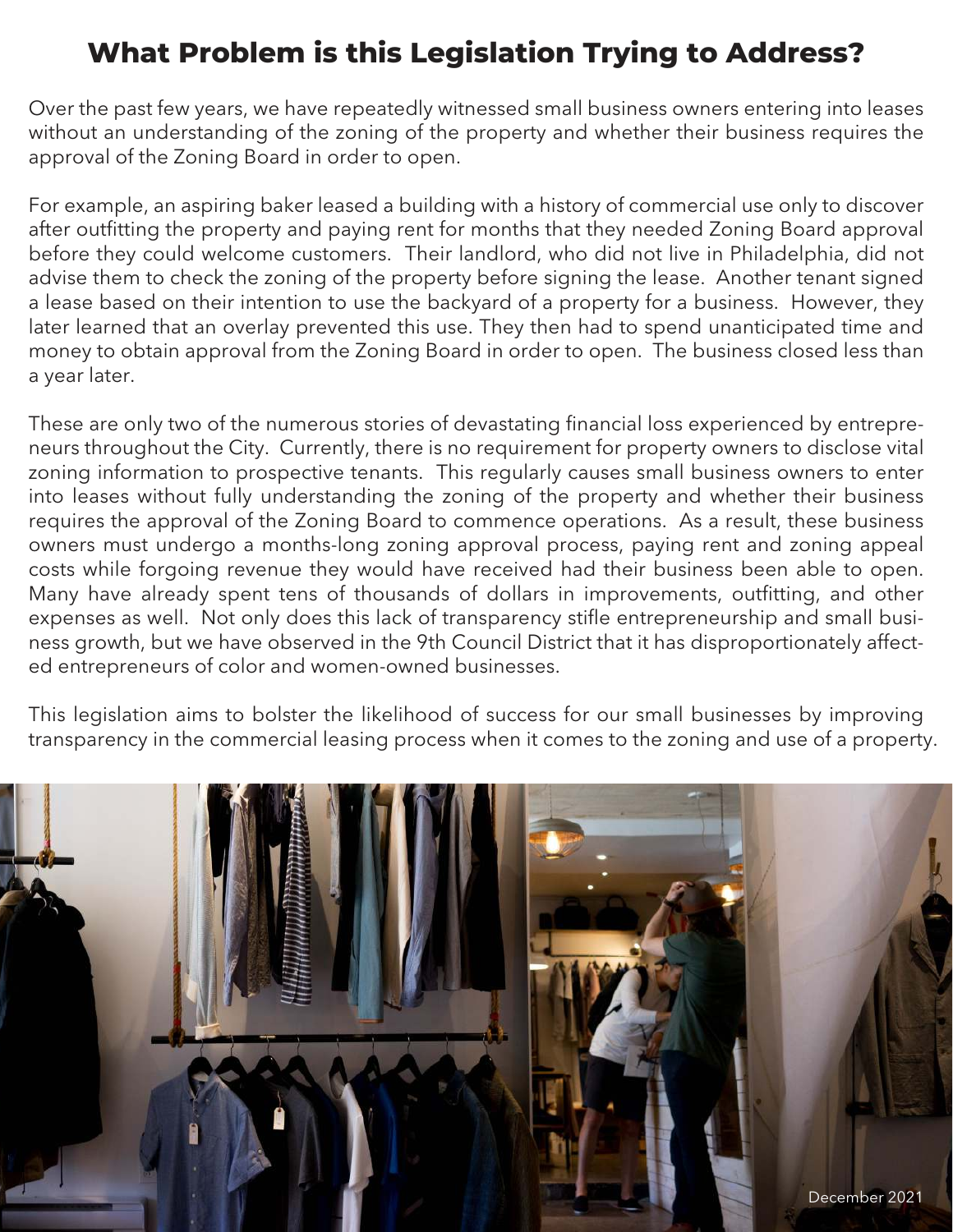## **What Does this Legislation Do?**

Bill # 210917 protects commercial tenants by requiring that property owners, or those authorized to lease the property on their behalf, provide potential tenants with a City-issued guidebook containing zoning information at the time the lease terms are presented. In addition, the legislation requires that landlords give prospective lessees a minimum 7-day due diligence period to review the zoning information prior to a lease being signed. Unless covered by an exemption, these requirements would apply to all new commercial leases negotiated after the effective date of the legislation.

The guidebook will:

- Describe where the tenant can obtain current and accurate zoning information about the property.
- Provide contact information for the City's Commerce Department, as well as legal and language-access assistance, to obtain clarity on applicable zoning regulations.
- Be accessible to landlords and tenants on a City website where it can be viewed and printed.
- Include two copies of an acknowledgment form to be signed by the property owner and prospective tenant as confirmation that the guidebook has been provided and the latter informed of their right to a minimum 7-day due diligence period to review the property's zoning information. Each party will retain an original copy of a signed acknowledgement form.

This legislation further protects the rights of commercial tenants by:

- Providing a minimum 7-day due diligence period for small business owners to research a property and seek assistance in understanding the complexities of the Philadelphia Zoning Code as it relates to their business.
- Granting tenants the ability to sue property owners who fail to provide the guidebook and the minimum 7-day due diligence period, and to seek restitution for financial losses suffered as a result of not having the necessary zoning information prior to signing the lease.
- Allowing landlords and tenants to enter into a lease prior to the end of the 7-day minimum due diligence period, if one of the following conditions are met:
	- Both parties mutually agree on a different period of time in writing AFTER the tenant receives the guidebook, OR

• The prospective lessee is represented by an attorney or a licensed Pennsylvania real estate agent at the time the lease terms are presented. Neither the attorney nor the real estate agent may also represent, or otherwise be under the influence or control of, the lessor.